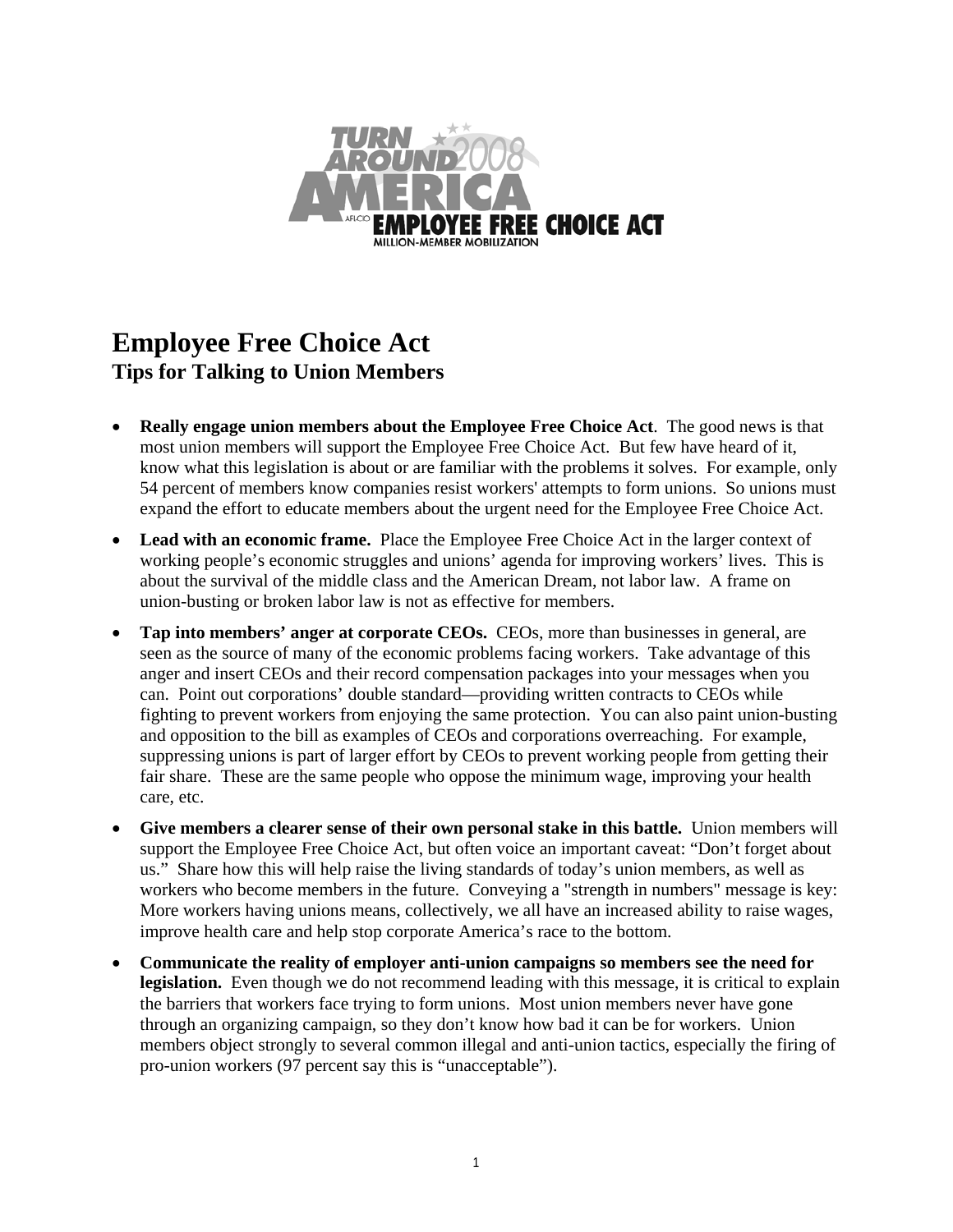- **Whenever you can, keep the policy discussion simple.** Fully 84 percent of members are more likely to support the bill when it is described simply as "making it much easier for workers to gain union representation in their workplace." Very few union members will want or need more details. This short summary of the law's purpose, together with highlighting the broader economic benefits it will bring, often will do the job for members.
- **Majority sign-up is effective, legitimate, direct and fair**. Your members most never experienced organizing through majority sign-up. In longer settings, take the opportunity to frame the process in positive terms. It is an alternative to a company-dominated system that is long, bureaucratic, intimidating and undemocratic. One of the most convincing methods is to share the names of large national companies that have allowed their employees to organize via majority sign-up to underscore that it works and is mainstream.

## **Remember: The Language You Use Matters**

- **It's the Employee Free Choice Act, NEVER "EFCA."** Research confirms that "Employee Free Choice Act" is a very strong name for the legislation. We lose this advantage by calling it by its acronym. We must discipline ourselves to use the full name, which reinforces a key part of our message, and never to use variations or acronyms.
- **It's "majority sign-up," not "card check**." The phrase "card check" has no real meaning to union members or other workers. However, the phrase "majority sign-up"—while also a new concept—is descriptive and conveys a positive value. The name reinforces the democratic legitimacy of the procedure, which strengthens our message considerably.
- **It's about workers wanting unions, not unions getting members.** It is essential that union members (and the public) understand that the Employee Free Choice Act is about workers seeking economic opportunity through unions, not about unions seeking members.
- **Don't use the opposition's language**. We should never describe the current system as a "secretballot election" system. It puts you in the opposition's frame that obscures the larger antidemocratic nature of anti-union campaigns. Always describe the status quo as a companydominated system that denies workers a true free choice.
- **Give members compelling facts and information, not over-the-top rhetoric.** What members want to get from their unions on this issue are facts and information. Over-the-top rhetoric actually weakens our case. Examples that caused a negative reaction from members include, "our unions are under assault," and "unions…could even disappear." Instead, give members succinct, compelling messages bolstered by supporting facts and a sense of urgency.

## **A Shift on How Workers' Stories and Case Studies Can Be Used**

• Our message research underscores our movement's need to shift the type of workers' stories we use for this campaign. As always, we want workers—union and nonunion—to be the messengers. But the **stories that matter most are those which highlight the economic reasons workers want unions**, or the economic gains achieved from having a union (victory stories: "thank goodness I have a union.")